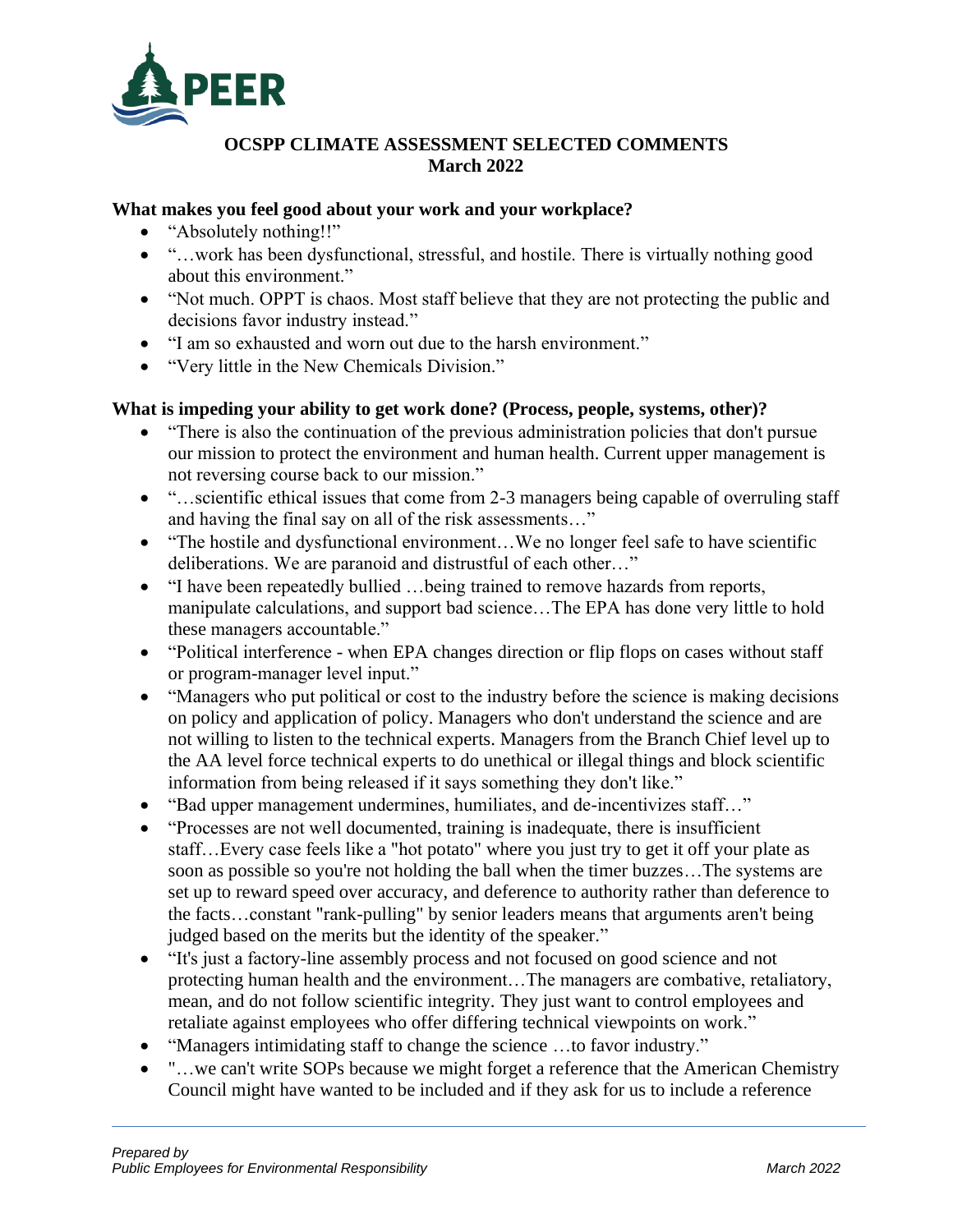that we didn't at the start then the whole thing has to be thrown out and we have to perform a sacrifice to redeem ourselves in the eyes of some unknown god."

- "[redacted manager] doesn't have actual expertise in risk assessment, doesn't understand the science, and cannot lead effectively."
- "Management that micromanages and interferes with staff risk assessments. Assessments were put through multiple rounds of review with the sole purpose of eroding risk findings. The results in several cases were not supported by basic scientific principles."
- "The focus on the number of completed cases, as opposed to the quality of the work or being protective, is also a major impediment."

### **What are the most critical things that need to be addressed to improve your organization? NOTE: Please indicate if your suggestion relates to a specific level or generically to OCSPP**

- "Office and Senior Leadership should be fighting for a return to our mission and support the staff over angry industry lobbyists."
- "SES leadership that embraces our AA's vision and promotes a kinder workplace."
- "...the work atmosphere in RAB has become somewhat toxic...There are also bad power dynamics when it comes to differing scientific opinions since they often have power over the staff they are disagreeing with. Ideally, there should be more people capable of doing the second line "management" review and they should be out of the chain of command of the staff health assessors. There should be some mechanism for handling DSOs beyond the current system of "what management says, goes."
- "...they should care less about the deadlines and allow us to focus on the actual mission, which is protecting human health and the environment and not simply completing as many chemical reviews as possible."
- "There is a systemic problem. I think holding the perpetrators responsible for committing these scientific integrity violations and fraud will help improve the organization."
- "There needs to be actual repercussions when individuals create a toxic work environment, and more tools to equip staff to call out unacceptable workplace behavior."
- "Certain Branch Chiefs and higher-level managers need to be removed."
- "…several world-class experts have left OPPT to avoid being required to follow unlawful directions or face disciplinary actions…Branch Chiefs and higher-level managers should not be allowed to use their authority to block science they do not like…OPPT pays only lip service to scientific integrity. There is no negative effect for a manager at the Branch Chief or ADD or DD level violating the Agency or White House scientific integrity policy. On the contrary mid and higher-level management actively violate it and are rewarded for doing so. It is clear to staff that they will never see a manager removed or disciplined for anything. The staff knows that their only recourse, when confronted with unethical or illegal actions by management, is to leave."
- "This whole beat them until morale improves ideology is not working."
- "fear of how office managers will react to staff recommendations; and at the senior leadership level - lack of strong representation and support when interacting with external stakeholders."
- "It's also important to incorporate the knowledge and experience of the staff scientists and Program Managers (risk management) into the cases and they should not feel intimidated or scared to speak out of fear of retaliatory comments and behavior or fear of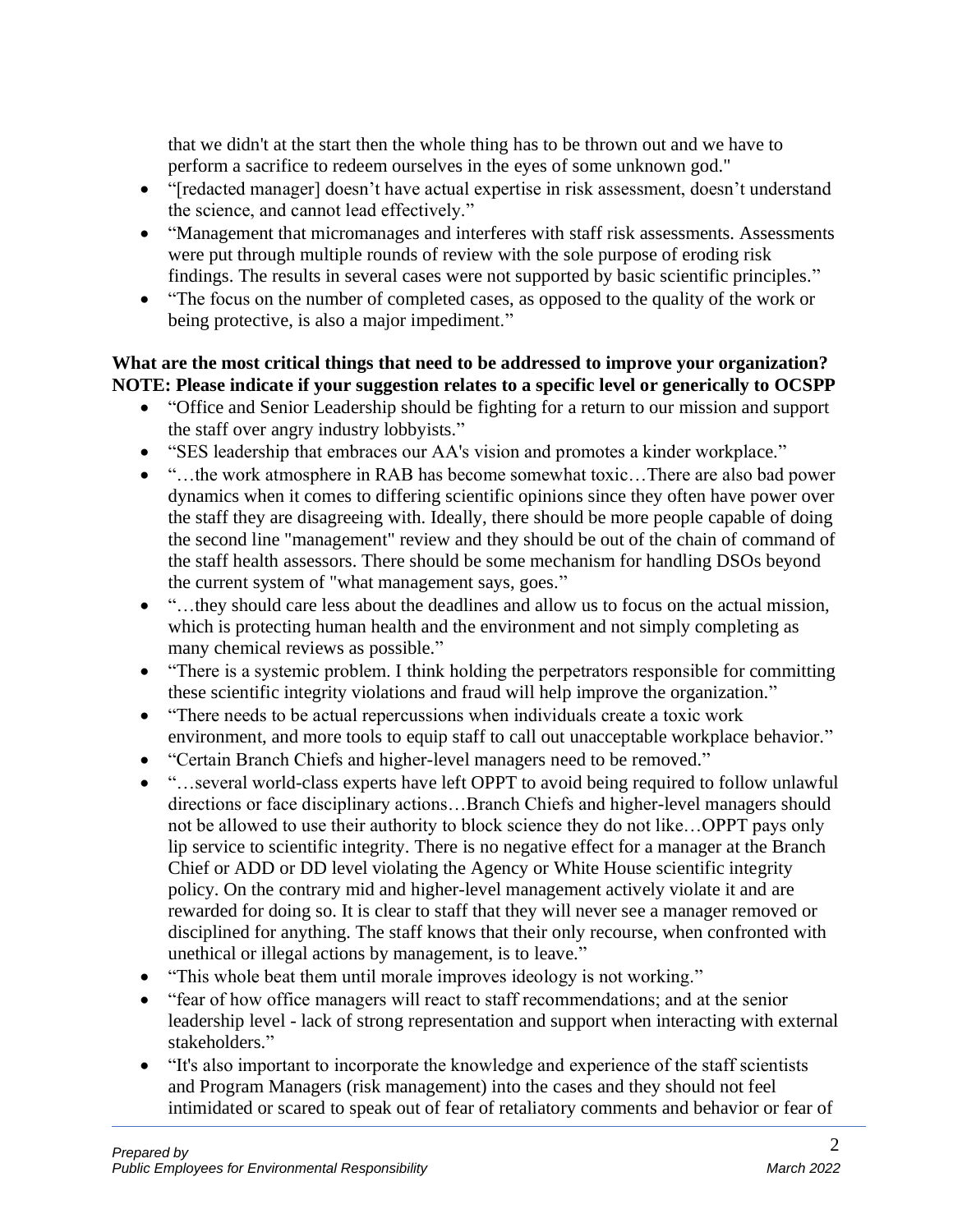being yelled at or fear of being publicly outsmarted/argued against…The risk assessors won't even speak in conference calls or meetings with companies since they are too afraid and I'm tired of it…Stop being so focused on getting cases done in 90 days and the beancounting. Focus on getting high-quality results and high-quality deliverables. [Redacted manager name] should stop reviewing and re-editing the human health reports."

- "New managers need to be brought in for OPPT without ties to the industry."
- "…a sincere look needs to be taken by our AA to decide if the desire is to preserve the current supervisors, in which case they need formal supervisory training, or if they need to be replaced…staff feedback is ignored to the point of hilarity…Why leave an office to drown and then punish them for drowning?"
- "Make sure that any hostile and disruptive behavior is not tolerated."
- "Retaliation, intimidation, lack of transparency, improper alterations of assessments without staff knowledge."

### **What would be the most helpful actions that could be taken to improve the New Chemicals Division? NOTE: Please indicate if your suggestion relates to a specific level or generically to OCSPP.**

- "[Redacted] creates an incredibly toxic work environment."
- "That management and senior leadership stop allowing the rest of us to be bullied. Hold [redacted] accountable for [redacted] countless examples of unprofessional conduct."
- [Redacted] are the worse perpetrators of these scientific integrity violations and fraud. [Redacted] and [redacted] have been complicit in these crimes against humanity. [Redacted] also committed these crimes but left the Agency. Hire competent Ph.D. toxicologists to rebuild the program. The new hires are being wrongfully trained and need to be retrained or also fired if they continue these fraudulent acts."
- "Replace managers who do not know the science and the policies with ethical people who understand the technical and policy aspects of the New Chemical Program…This will only happen when abusive, unethical, ignorant managers are replaced."
- "Mean managers need to be gone, specifically [redacted] needs to go...[redacted] would throw us all under the bus."
- "We need an investigation of alleged violations of the scientific integrity policy and corrective actions to be taken. These corrective actions should include accountability for those who violated the policy and a revisitation of any decisions or Agency actions that may have been taken incorrectly. At all levels, we need bullying and intimidation to stop and to foster a workplace with cooperation and trust."
- "Agency should remove the list of these corruptive people from the current position including [redacted]."
- "The program is broken. Hire the resources needed to get the work done. I am now embarrassed to be a part of this organization and feel my professional integrity is at stake."
- "We need to be more transparent with the public... The high level of stress is affecting our well-being and is sickening people."
- "Managers need to be held accountable for their retaliation against staff who have been working to support the Agency's mission. Staff should be rewarded for making safety findings rather than just for greenlighting the greatest number of chemicals."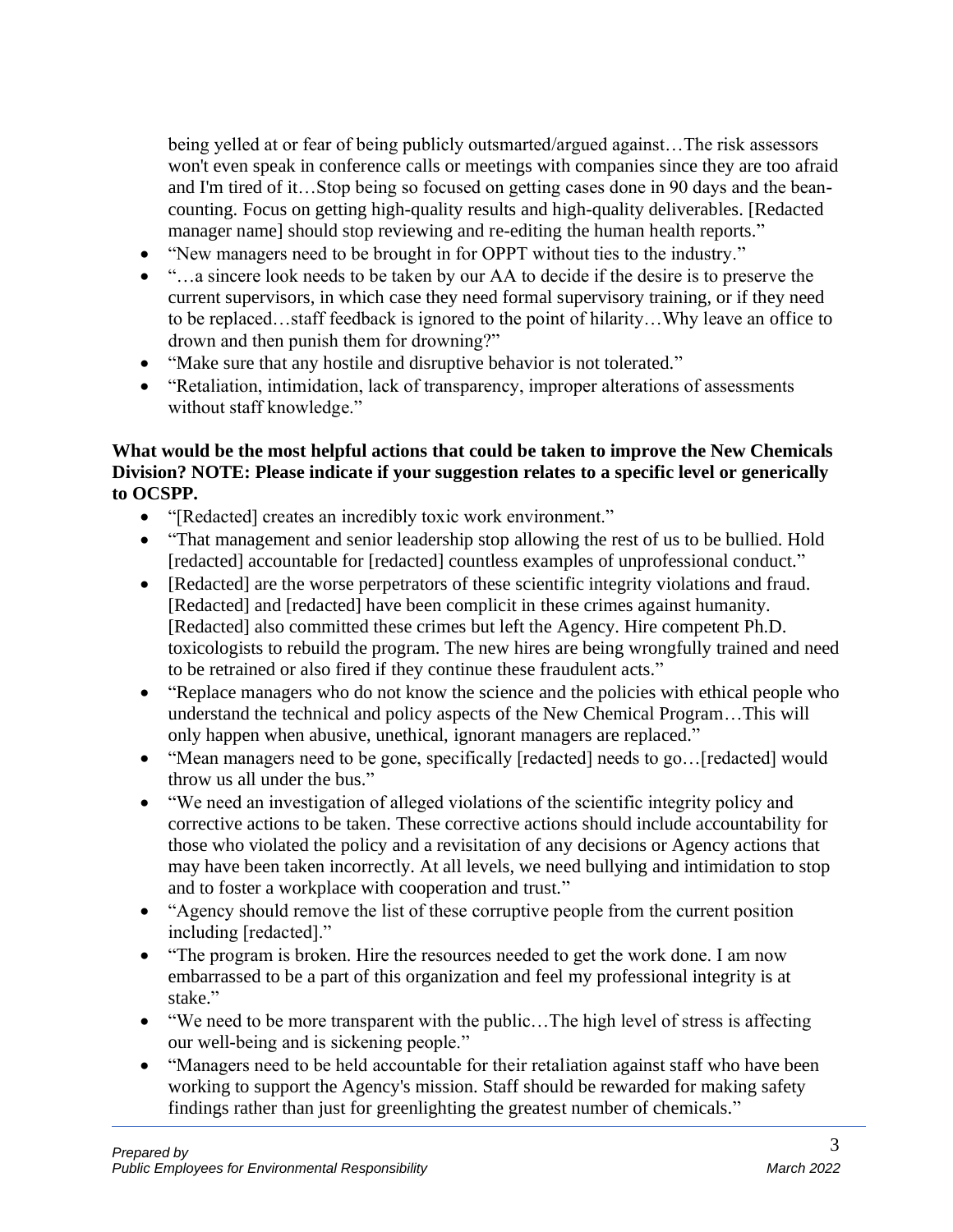### **What is your greatest hope going forward?**

- "That I find a new job as soon as possible."
- "I would also like to be publicly recognized for the work I and others have done to bring to light these ongoing scientific integrity violations and deception to the American people. If the New Chemicals Division is failing, the ECRAD will always be overwhelmed by an endless backlog of chemicals that need to undergo systematic review."
- "That OPPT staff can function in a safe work environment free from harassment to become a high-performing organization and become subject matter experts in their fields to give EPA some credibility and regain public trust in our decisions. - from a former OPPT staff member."
- "Concrete changes will be made to protect staff from working in a hostile environment."
- "That the PMN program will be based on science and not policy-based outcomes influenced by industry."
- "I want to have a safe working place without being bullied, discriminated against, feared, and disgraceful (sic)."
- "I hope we stop immediately caving to industry pressure on every single issue instead of trusting in our science and following the law. I hope that this not-anonymous survey does not result in retaliation against me."
- "To get out of the organization. Willing to take a lateral or move to a different agency to escape this broken organization."
- "That I no longer have to fear that management interference could result in a decision or assessment that I worked on/contributed to harming human health and the environment."

#### **(From live interviews) How would you describe the culture of the New Chemicals Division?**

- "In risk assessment there is a hostile culture. The staff has been told to leave the room when they expressed a scientific opinion which was contrary to management."
- "Almost everyone who has disagreed with management has been reprimanded and received poor performance reviews."
- "There is a lack of transparency."
- "Suggested changes to improve the division have been manipulated to make managers look good."

### **(From live interviews) What changes would you like to see to improve the division? What aspects of the culture in the division should not be changed?**

• "Need a new management team."

#### **(From live interviews) What would be the most helpful actions that could be taken to improve the New Chemicals Division at the Branch Level and the Division Level?**

- "Assessors were put in a tough position. The person reviewing exerted intense pressure to change things. And if the scientist refused, there was retaliation against the staff in their PARS review."
- "When communicating across organizations, employees were chastised."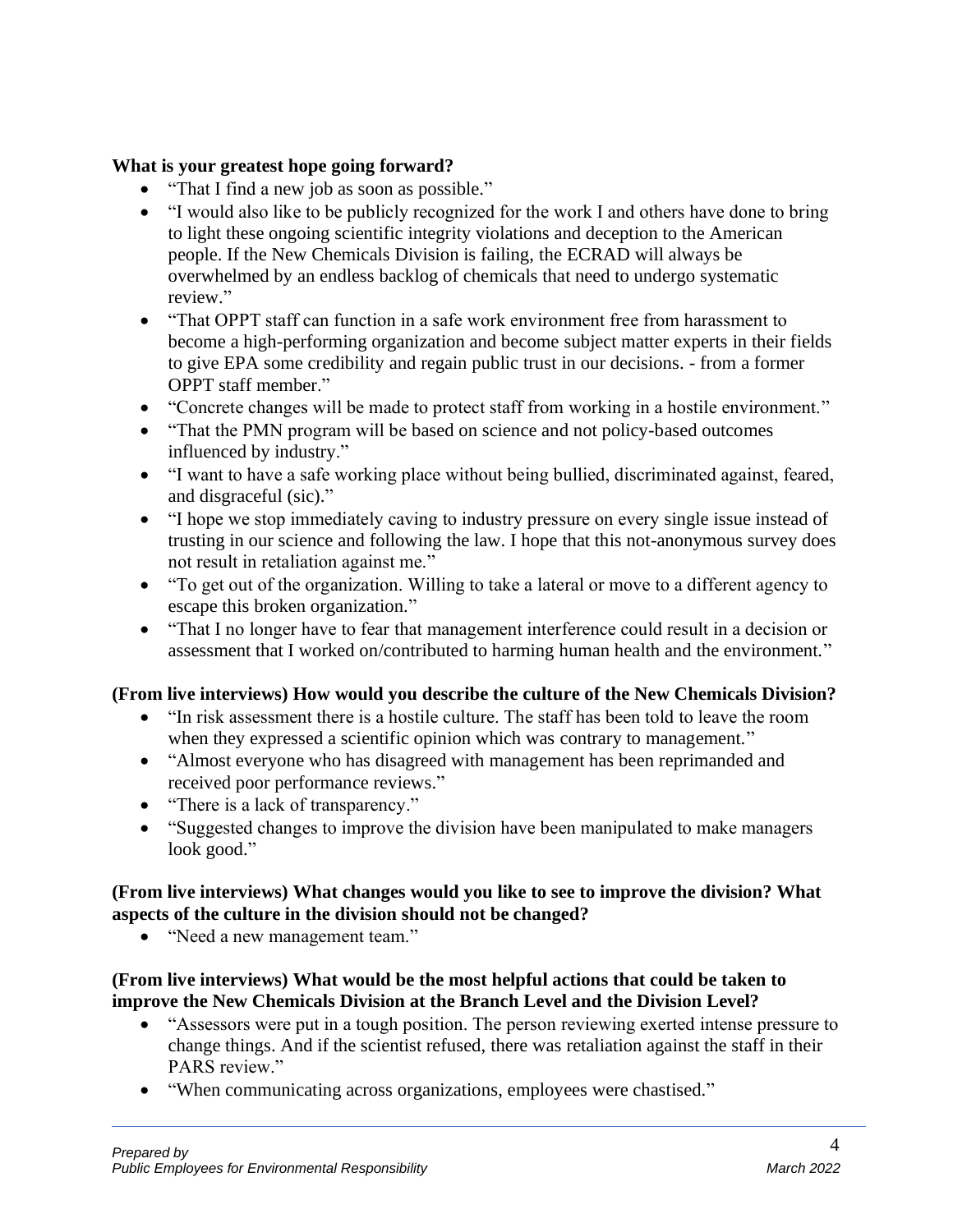- "Want more empowerment and respect for decisions."
- "Hold the perpetrators of the hostile environment accountable and put them on administrative leave."

#### **(From live interviews) What is the most important next step?**

- "Highlight the accomplishments and decisions to remove chemicals from use or mitigate exposures rather than only the number of chemicals approved. Measure impact, not beans!"
- "Sincere acknowledgment that there is an issue of waste, fraud, and abuse. Hold transgressors accountable and communicate the actions taken."
- "Appreciate listening sessions but need to recognize those in the risk assessment arena have been through the wringer resulting in no trust."
- "Stop the retaliation."
- "Something needs to come out of the Climate Assessment. It is demoralizing when nothing happens."

#### **(From individual, one-on-one interviews) INTERVIEW #1**

### **What do you appreciate most about working in the New Chemicals Division?**

- "After Lautenberg, the Risk Assessors were stressed out and mean."
- "Lautenberg didn't change the way we did things."
- "There was pressure to get things done in 90 days and look for creative ways to address the backlog. It caused stress."

- "Reworking of reports."
- "The assessments are not deep dives or research projects. They are at the screening level."
- "When I made a negative outcome from the Human Health technical data and reports, I was bullied. Companies demanded meetings with the AA and above. Learned from another that after a meeting with the [redacted], the outcome was changed to no risk."
- "Hair on Fire Requests. How do we give the companies what they needed so there would be no likely finding of risk? We were pressured to find ways to grease the wheel."
- "[Redacted] blocks communication between the Risk Assessors and the Risk Managers. [Redacted] told the Risk Managers to stop contacting Risk Assessors and Human Health Assessors."
- "Companies had control of the regulatory outcome. EPA lost control of the regulatory outcome."
- "Pre notice program in Risk Management was compromised by a [redacted]. That manager limits attendance on conference calls with the companies."
- "[Redacted] was accused of changing reports to "no risk.""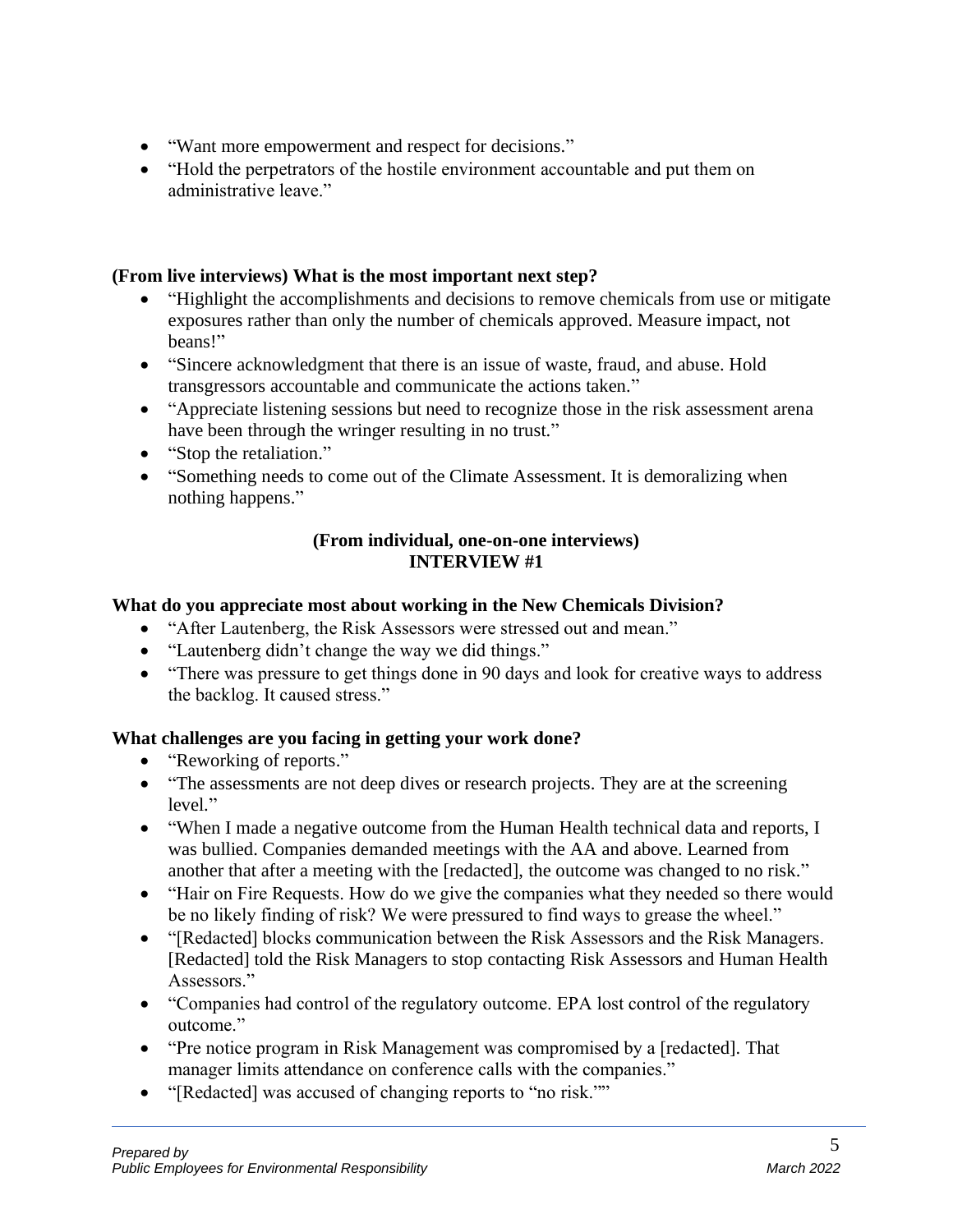#### **How would you describe the culture of the New Chemicals Division?**

- "On the conference calls with companies, the Risk Assessors are afraid to talk when [redacted] is there. They complained that [redacted] was putting the Human Health assessors on the spot. There is a fear of retaliation on the PARS or in biweeklies."
- "The scoping meetings originally were attended only by staff. After the reorganization, [redacted] started attending. The staff was uncomfortable with [redacted] attendance. It contributed to the atmosphere of fear."

#### **What changes would you like to see to improve the division? What aspects of the culture in the division should not be changed?**

- "[Redacted] is very hostile and makes false complaints about the Risk Assessors. Branch and Division leadership side with [redacted] and 'come after' the Risk Assessors. [Redacted] know there is a pattern of lying with [redacted]."
- "Restore people taken out of their jobs in both the Risk Assessment and Risk Management Branches."
- "Separate scientific disagreements from PARS."

### **INTERVIEW #2**

#### **What challenges are you facing in getting your work done?**

- "Since the reorganization, the whole division is not a team. Before you could go to the assessors and ask questions and get things taken care of. Now people are rude and unprofessional."
- "Disrespectful political DAAs. A Branch Chief said, "Fire me over it." "I can arrange that," said the DAA."
- "The Risk Managers cannot talk to the Risk Assessors. This situation existed before the reorganization."
- "People are leaving. There are resource issues and scientific integrity issues."
- "There are backlogged cases from 2016 with a solution. They can't move forward because the Human Health Assessments need to be updated."
- "People are fearful of [redacted]."

## **How would you describe the culture of the New Chemicals Division?**

- "Nothing positive."
- "Oppressive."
- "Extreme pressure by all levels of management up to the OPPT IO."
- "The ever-changing policies make it difficult to manage with submitters."

## **INTERVIEW #3**

- "People are made to cry regularly."
- "Pressure to get things done. Got worst with Trump and the new TSCA."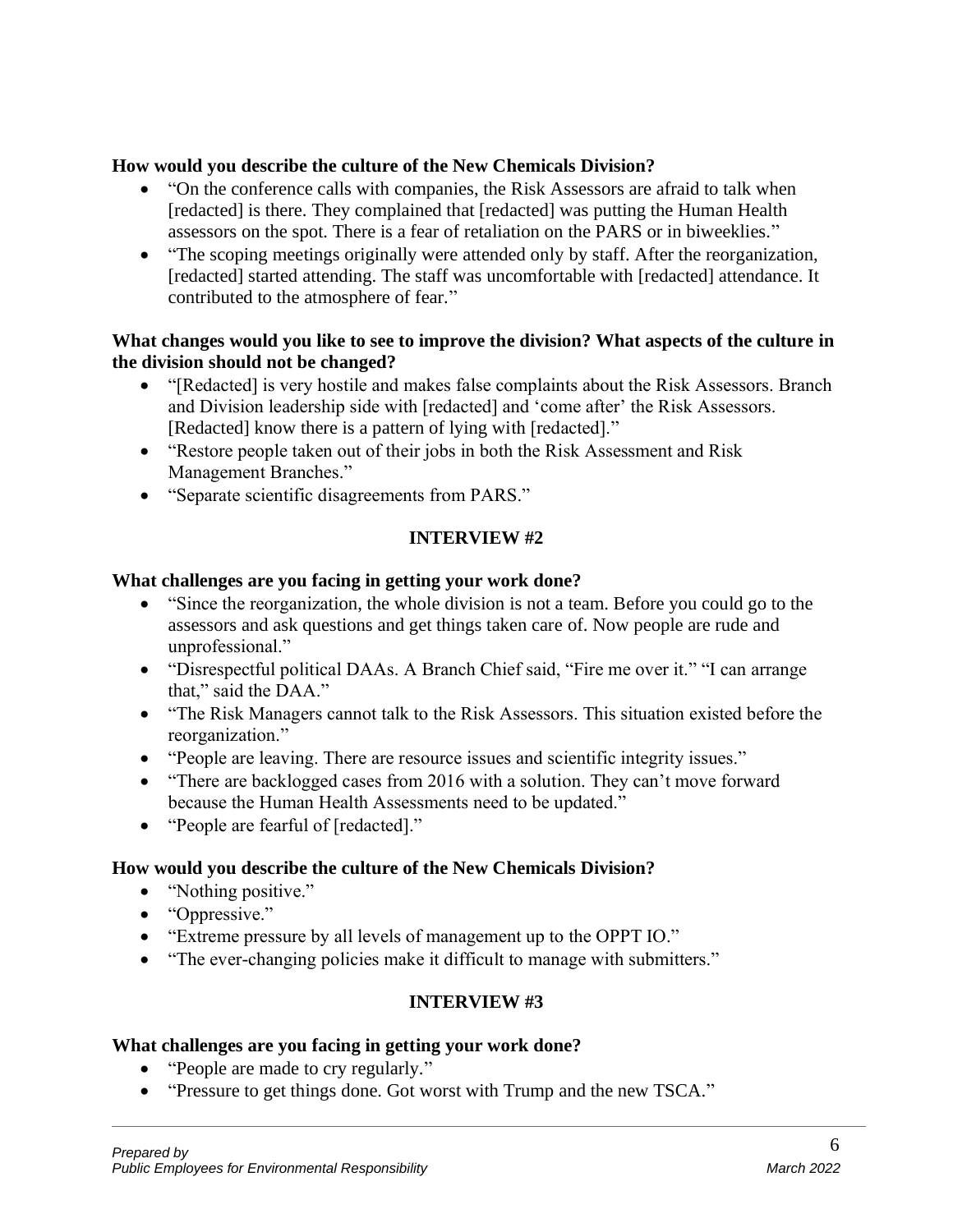- "All authority was taken away from Branch Chiefs and Division Directors. Everything was managed at the Office Director level."
- "There was no trust."
- "[Redacted] reviews every document. [Redacted] can be very hostile."
- "[Redacted] creates a sense of fear in the organization. [Redacted] sends emails at midnight and expects a response first thing the next morning. [Redacted] is responsible for the culture of fear. When [redacted] was [redacted], [redacted] was uncooperative and very difficult."
- "[Redacted] made some questionable personnel decisions. [Redacted] forced [redacted] to retire. [Redacted] stripped [redacted] duties. [Redacted] kicked a rule writer off a rule."
- "[Redacted] still doesn't know the substance of [redacted] position. [Redacted] "freaks out" and makes difficult demands on [redacted] staff."

# **How would you describe the culture of the New Chemicals Division?**

- "[Redacted] would have us meet with at 8 am every day to ask the number of PMMs done since the day before. Things are still bad."
- "[Redacted] is bossing people around. [Redacted] doesn't know the work and lacks leadership skills and is hostile."
- "The managers perpetuate a culture of fear."

### **What changes would you like to see to improve the division? What aspects of the culture in the division should not be changed?**

- "There was very little participation in one of the listening sessions because [redacted] buddy was logged on to spy."
- "People have been disappointed with the new administration that there have been no management changes."
- "The culture will not approve as long as the current managers are protected and in place."

## **What would be the most helpful actions that could be taken to improve the New Chemicals Division at the: ~ Branch Level ~ Division Level**

- "[Redacted] needs to go. [Redacted] altered the science using a different analog."
- "NCD was a wonderful place to be. They are having a hard time recruiting because of the managers, not the nature of the work."

## **INTERVIEW #4**

- "For years, the New Chemical program had been neglected before the new TSCA amendments. It lacked proper staffing and management structure."
- "The infrastructure is insufficient. Weak IT infrastructure and databases."
- "Did not keep up pace with the science through the years."
- "The last 2 years were very demoralizing for the staff. The Administration was very aggressive about cutting the budget and people."
- "In addition to the lack of resources and deficient IT infrastructure, [redacted] has presented a very challenging situation.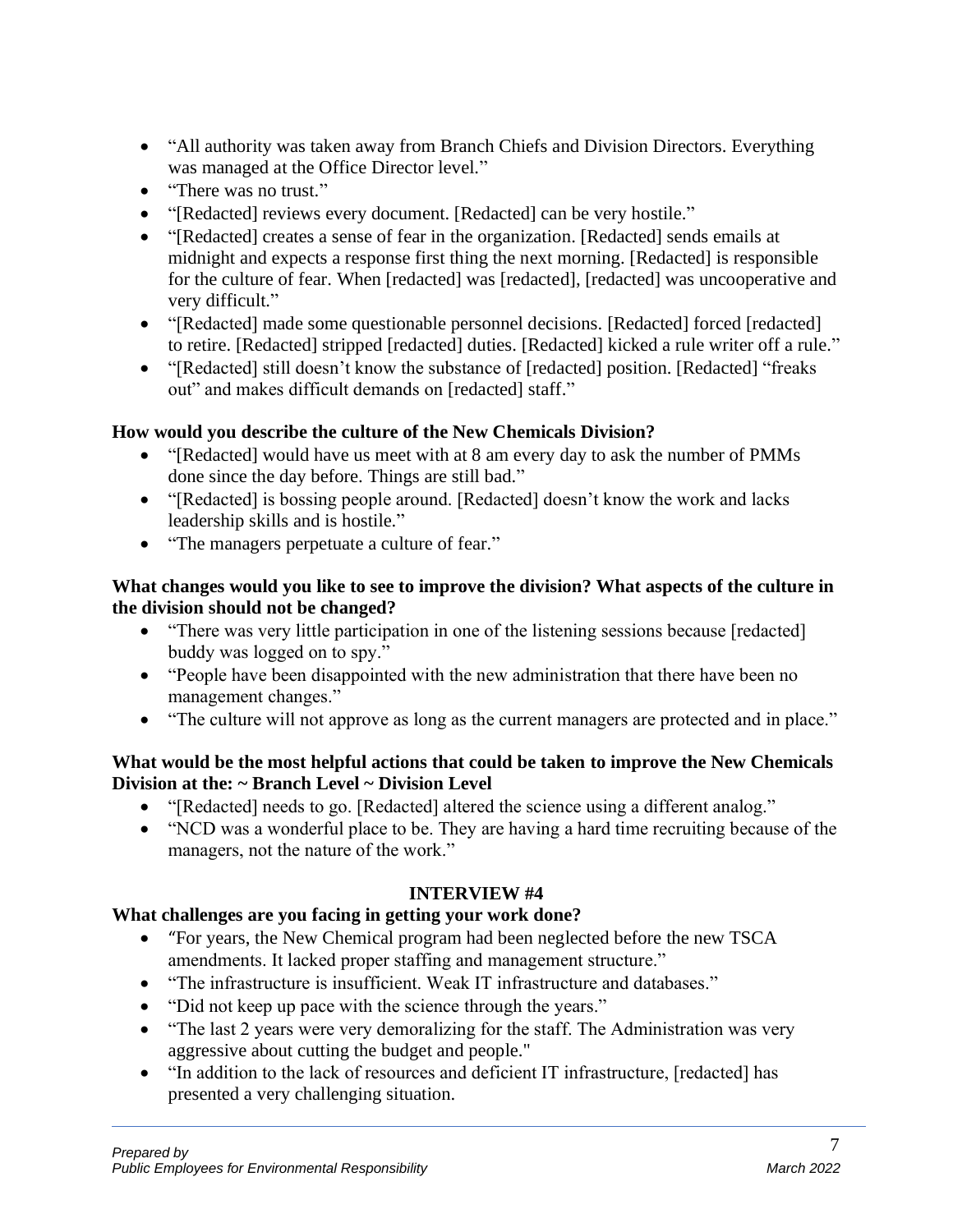An ineffective leader. No understanding of the Risk Assessment process. No clue about the science portfolio. Cannot manage a science organization Demonstrates manipulative behaviors affecting the morale of the staff. Creates a hostile work environment with a total lack of trust across the team. Pits people against each other. Works behind supervisors' backs. Comfortable with the Risk Management branches but not the 3 science branches. Has a problem accepting other perspectives. Does not like to be challenged in front of others"

• "[Redacted] had a division retreat in January where we developed a Strategic Plan for the division including core values, behaviors, and goals. It was never implemented."

# **How would you describe the culture of the New Chemicals Division**?

- "Trust issue in the management team creates a hostile environment."
- "People don't want to touch other people's assessments because of fear. This fear has been stalling the productivity of the program since the summer."
- "The quality of the assessments is a problem."
- "[Redacted] puts the Human Health team on the spot in meetings because [redacted] doesn't understand the issues. Many areas of tension. And poor communication with the management team."

## **INTERVIEW #6**

## **What do you appreciate most about working in the New Chemicals Division?**

- "Disposition Meetings with management are hostile and scientists were openly disparaged by [redacted]."
- "[Redacted] pushes cases through and makes the hazards "go away." [Redacted] will make calls on the hazards without full knowledge of the different assays. If [redacted] is questioned, [redacted] is likely to retaliate against the person who asked the questions."
- "A "win" for NCD is to get the chemical into commerce. Staff and managers are rewarded and praised for making the hazards "go away.""
- "Inexperienced staff and inexpert staff are making calls outside their disciplines and making decisions that should not be made."
- "[Redacted] obstructs scientists using existing processes, e.g., the QA/QC process. [Redacted] is stealthy in applying pressure to get the change that [redacted] wants by calling scientists directly."

- "Retaliation from supervisor in performance reviews, not often asked to participate in professional development activities for training new scientists."
- The interviewee became physically ill from the stress in NCD.
- "[Redacted] through assessments after changing them without telling the scientist responsible for the hazard assessment. Now, [redacted] is changing the exposure assessments."